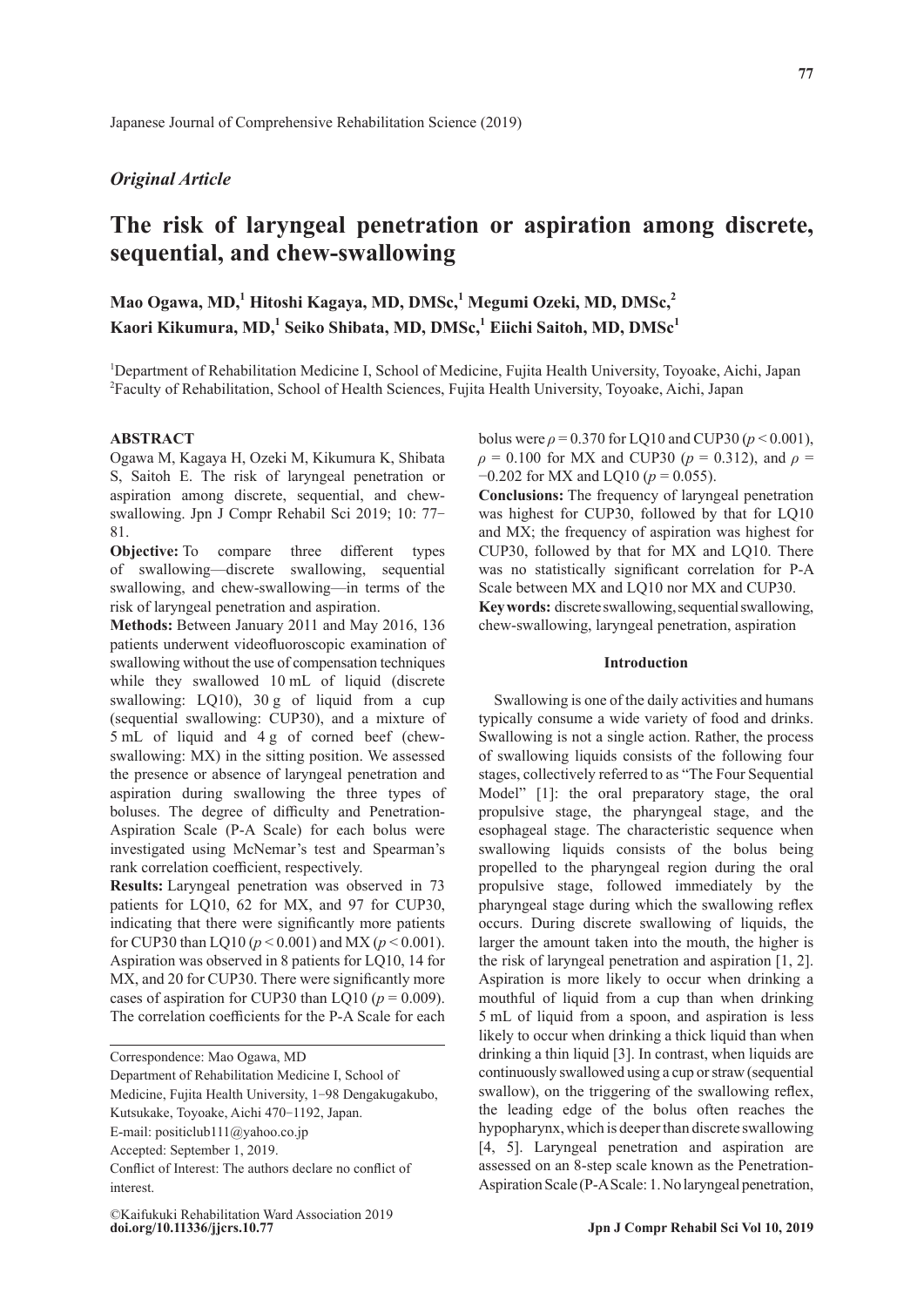2–5. Laryngeal penetration, 6–8. Aspiration) [6]. A study that utilized this scale in healthy elderly volunteers and patients with mild acute stroke reported that sequential swallowing showed significantly higher scores on the P-A Scale than on discrete swallowing of 3, 5, 10 and 20 mL [5].

In contrast, swallowing a solid that requires chewing, that is, chew-swallowing, has been described in recent years through the use of a process model. Palmer et al. [7, 8] showed that before the start of the swallowing reflex and while an individual was still chewing, the chewed food was transported from the fauces to the oropharynx (Stage II transport) where a bolus was collected and formed. It has been reported that during chew-swallowing, the bolus may be transported to the pharynx in up to 10 s before swallow onset in healthy subjects. In particular, when chewswallowing a mixture of solid and liquid foods, even healthy individuals experience the onset of the swallowing reflex after the liquid part of the bolus has reached the hypopharynx, which is at a deeper level than during chew-swallowing, resulting in an increased risk of aspiration [9, 10].

As mentioned above, discrete swallowing, sequential swallowing, and chew-swallowing differ; therefore, it would be clinically useful to identify the form of swallowing that is more likely to result in laryngeal penetration and aspiration. Thus, the present study conducted a retrospective investigation to compare three different types of swallowing—discrete swallowing of liquid, sequential swallowing of liquid, and chew-swallowing of a mixture of solid food and liquid—in terms of the risk of laryngeal penetration and aspiration.

#### **Methods**

This study was conducted after receiving approval from the institutional review board (HM18-524). The subjects were patients with dysphagia or those suspected of having dysphagia who underwent videofluoroscopic examination of swallowing (VF) at our hospital between January 2011 and May 2016 after the patients or their proxies provided written informed consent. Patients who were able to ingest boluses comprising 10 mL of liquid (discrete swallowing: LQ10), 30 g of liquid from a cup (sequential swallowing: CUP30), and a mixture of 5 mL of liquid and 4 g of corned beef (chewswallowing: MX) without using any compensation techniques while in the seated position and whose lateral images could be obtained were included. Patients in whom it was impossible to obtain images from the time point at which the bolus entered the oral cavity until the conclusion of swallowing and those whose images were unclear and could not be used to determine the presence of laryngeal penetration and aspiration accurately were excluded. We assessed the presence or absence of laryngeal penetration and aspiration during swallowing the three types of boluses by reviewing the VF recordings of the included patients.

VF was performed using 50% wt/vol barium (Barytogen Sol, Fushimi, Kagawa, Japan), and X-ray fluoroscopy was performed at 30 frames/s. When the patients performed LQ10, 10 mL of liquid barium was injected into the floor of their mouths using a syringe, and they were then asked to swallow at once. When performing CUP30, the patients were handed a cup containing 30 g of liquid barium and instructed to drink it as they normally would. When performing MX, 4 g of corned beef and 5 mL of liquid barium were administered into the patients' mouths, and they were instructed to chew and swallow the mixture as they normally would. Each trial of LQ10, CUP30, and MX was performed one time, and laryngeal penetration and aspiration were assessed by using the P-A Scale [6]. In consideration of the patients' safety, when there were clear indications of aspiration even before the patients swallowed the entire 30 g of liquid during the CUP30 test, they were immediately stopped. The P-A Scale assessments for all tests were determined via agreement of at least two physiatrists.

When comparing the results for two boluses, if, for example, one attempt resulted in aspiration and the other did not, the figure arrived at by dividing the smaller number of such patients by the larger number of such patients was defined as the inconsistency rate (IR). In the IR range of  $0-1$ , when no patients experienced aspiration of bolus A but some patients experienced aspiration of bolus B, this was rated as IR 0. Doing so clearly showed a difference in the level of difficulty associated with the aspiration of bolus A and bolus B. In contrast, when IR is 1, it indicates that the number of patients who experienced aspiration with bolus A but no aspiration with bolus B was the same as the number of patients who experienced no aspiration with bolus A and aspiration with bolus B, indicating that it was difficult to determine the ranking of difficulty associated with aspiration of bolus A and bolus B. In some cases, such as no aspiration with both bolus A and bolus B, IR cannot be calculated (Table 1).

The severity of dysphagia was assessed using the Dysphagia Severity Scale (DSS) [11]. DSS is an ordinal scale consisting of the following seven steps:

**Table 1.** Definition of inconsistency rate.

|         |                             | <b>Bolus B</b>                                                   |   |  |
|---------|-----------------------------|------------------------------------------------------------------|---|--|
|         |                             |                                                                  |   |  |
| Bolus A |                             | a<br>h                                                           | C |  |
|         | Inconsistency rate $(IR)$ = | $\begin{bmatrix} b/c & (b \le c) \\ c/b & (b > c) \end{bmatrix}$ |   |  |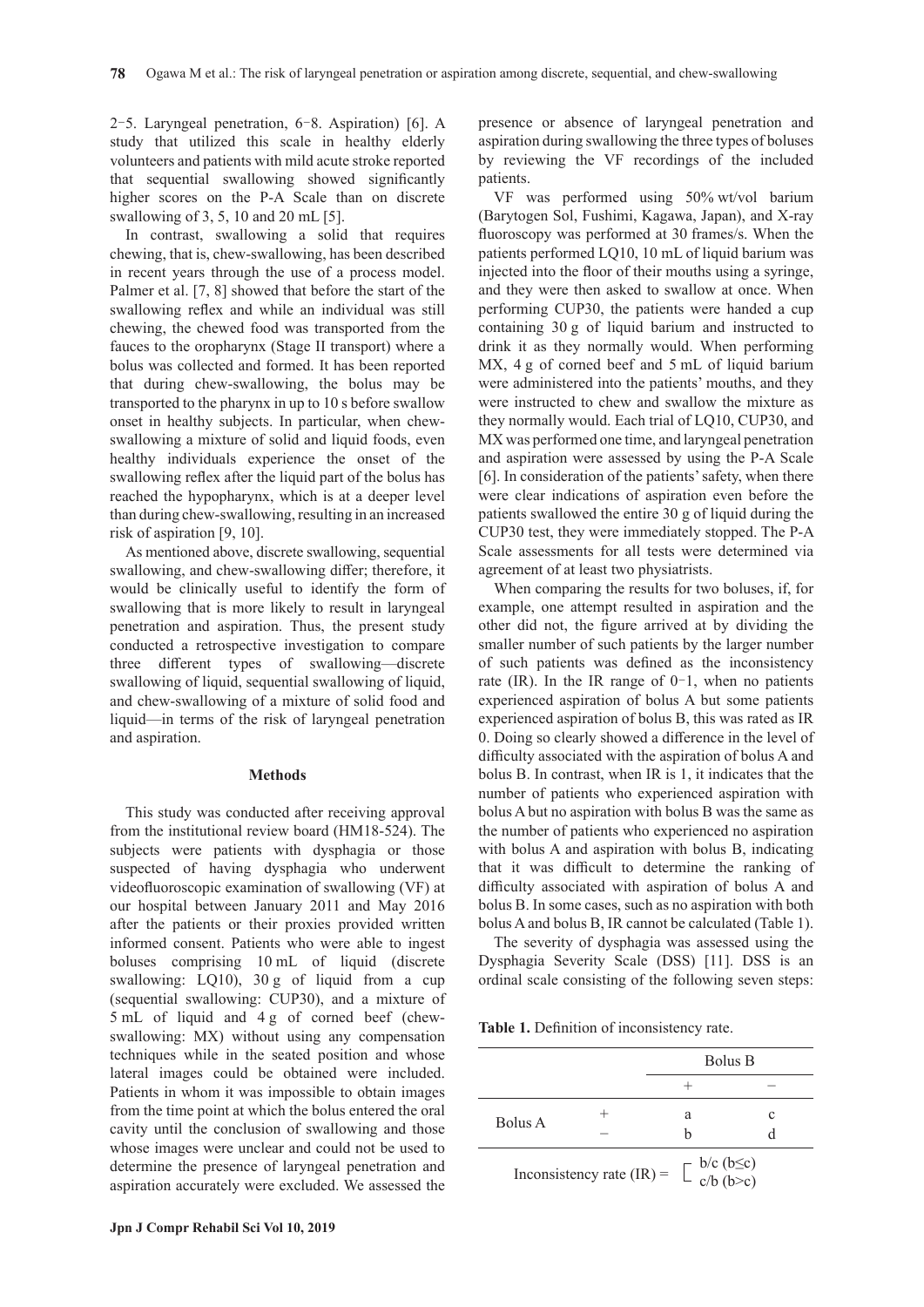1) saliva aspiration, 2) food aspiration, 3) water aspiration, 4) occasional aspiration, 5) oral problems, 6) minimum problems, and 7) within normal limits.

Statistical analyses were performed using SPSS Statistics version 23 (IBM Corporation, USA). Two comparisons of the degree of difficulty were conducted for each of the three types of boluses for a total of three tests. The standard of significance for these tests was determined to be 5%, using the McNemar test with Bonferroni correction. The P-A Scale for each bolus was investigated using Spearman's rank correlation coefficient after excluding P-A Scale of 1 (no laryngeal penetration, no aspiration) from each, because when the dysphagia becomes milder, the number of P-A Scale 1 patients increases, and the correlation becomes high with any boluses.

#### **Results**

A total of 136 patients were enrolled in this study: 99 men and 37 women. The mean age of the patients was 71 (34–97) years. The main pathological causes of dysphagia, in descending order, were stroke, respiratory disease, and neuromuscular disease. DSS indicated a large number of "occasional aspiration" and "minimum problems," with the median value at "oral problems." There was no patient with "saliva aspiration" or "food aspiration" (Table 2). The number of swallows for CUP30 was  $4.2 \pm 1.6$  times (Mean  $\pm$ SD).

Laryngeal penetration was observed in 73 patients

for LQ10, 62 patients for MX, and 97 patients for CUP30, indicating that there were significantly more patients with aspiration for CUP30 than for LQ10 (*p* < 0.001) and MX  $(p < 0.001)$  (Table 3). Aspiration was observed in eight patients for LQ10, 14 patients for MX, and 20 patients for CUP30, indicating that CUP30 had significantly more instances of aspiration than LQ10 ( $p = 0.009$ ) (Table 4). The values of IR were greater than 0.5 between LQ10 and MX for laryngeal penetration and between MX and CUP30 as well as between LQ10 and MX for aspiration (Table 5).

In addition, the correlation coefficients for the P-A

**Table 2.** Patient characteristics  $(n = 136)$ .

| Etiology, $n$ $(\%)$                    |           |
|-----------------------------------------|-----------|
| Stroke                                  | 75 (55.2) |
| Respiratory disease                     | 16(11.8)  |
| Neuromuscular disease                   | 13(9.6)   |
| Esophageal cancer                       | 6(4.4)    |
| Head and neck cancer                    | 4(2.9)    |
| Others                                  | 22(16.1)  |
| Dysphagia severity scale (DSS), $n$ (%) |           |
| 7 within normal limits                  | 7(5.1)    |
| 6 minimum problems                      | 50 (36.8) |
| 5 oral problems                         | 12(8.8)   |
| 4 occasional aspiration                 | 56 (41.2) |
| 3 water aspiration                      | 11(8.1)   |
| 2 food aspiration                       | 0(0)      |
| 1 saliva aspiration                     | (0)       |
|                                         |           |

**Table 3.** 2×2 contingency tables to determine the risk of laryngeal penetration.

| $p<0.001*$ |    |      |       | $p<0.001*$                                                                |    |    |       | $p=0.145$                                                          |        |    |     |       |
|------------|----|------|-------|---------------------------------------------------------------------------|----|----|-------|--------------------------------------------------------------------|--------|----|-----|-------|
|            |    | LQ10 | Total |                                                                           |    | МX | Total |                                                                    |        |    | МX  | Total |
|            |    |      |       |                                                                           |    |    |       |                                                                    |        |    |     |       |
| CUP30      | 66 |      |       | $\begin{array}{ccccc} 31 & 97 & 11 & 97 \\ 32 & 39 & 11 & 30 \end{array}$ |    |    |       |                                                                    | $^{+}$ | 44 | -29 | 73    |
|            |    |      |       |                                                                           |    |    |       | $\begin{array}{cccc} 54 & 43 & 97 \\ 8 & 31 & 39 \end{array}$ LQ10 |        | 18 | 45  | 63    |
| Total      | 73 | 63   |       | 136 Total                                                                 | 62 | 74 | 136   | Total                                                              |        |    | 74  | 136   |

+, presence of laryngeal penetration; −, absence of laryngeal penetration. LQ10, 10 mL of liquid; CUP30, 30 g of liquid from a cup; MX, mix of 5 mL of liquid and 4 g of corned beef.

**Table 4.** 2×2 contingency tables to determine the risk of aspiration.

| $p=0.009*$ |                     |     |       |                                                                                                                                                 | $p=0.327$ |     |  |           | $p=0.264$ |           |     |       |
|------------|---------------------|-----|-------|-------------------------------------------------------------------------------------------------------------------------------------------------|-----------|-----|--|-----------|-----------|-----------|-----|-------|
|            | LQ10<br>МX<br>Total |     | Total |                                                                                                                                                 |           | MX  |  |           |           |           |     |       |
|            |                     |     |       |                                                                                                                                                 |           |     |  |           |           |           |     | Total |
| CUP30      |                     |     |       |                                                                                                                                                 |           |     |  |           |           | $+$ 1 7 8 |     |       |
|            |                     |     |       | $\begin{array}{ccccccccc}\n5 & 15 & 20 & \text{CUP30} & + & 4 & 16 & 20 \\ 3 & 113 & 116 & \text{CUP30} & - & 10 & 106 & 116\n\end{array}$ LQ10 |           |     |  |           |           | 13        | 115 | 128   |
| Total      | 8                   | 128 |       | 136 Total                                                                                                                                       | 14        | 122 |  | 136 Total |           | 14        | 122 | 136   |

+, presence of aspiration; −, absence of aspiration.

LQ10, 10 mL of liquid; CUP30, 30 g of liquid from a cup; MX, mix of 5 mL of liquid and 4 g of corned beef.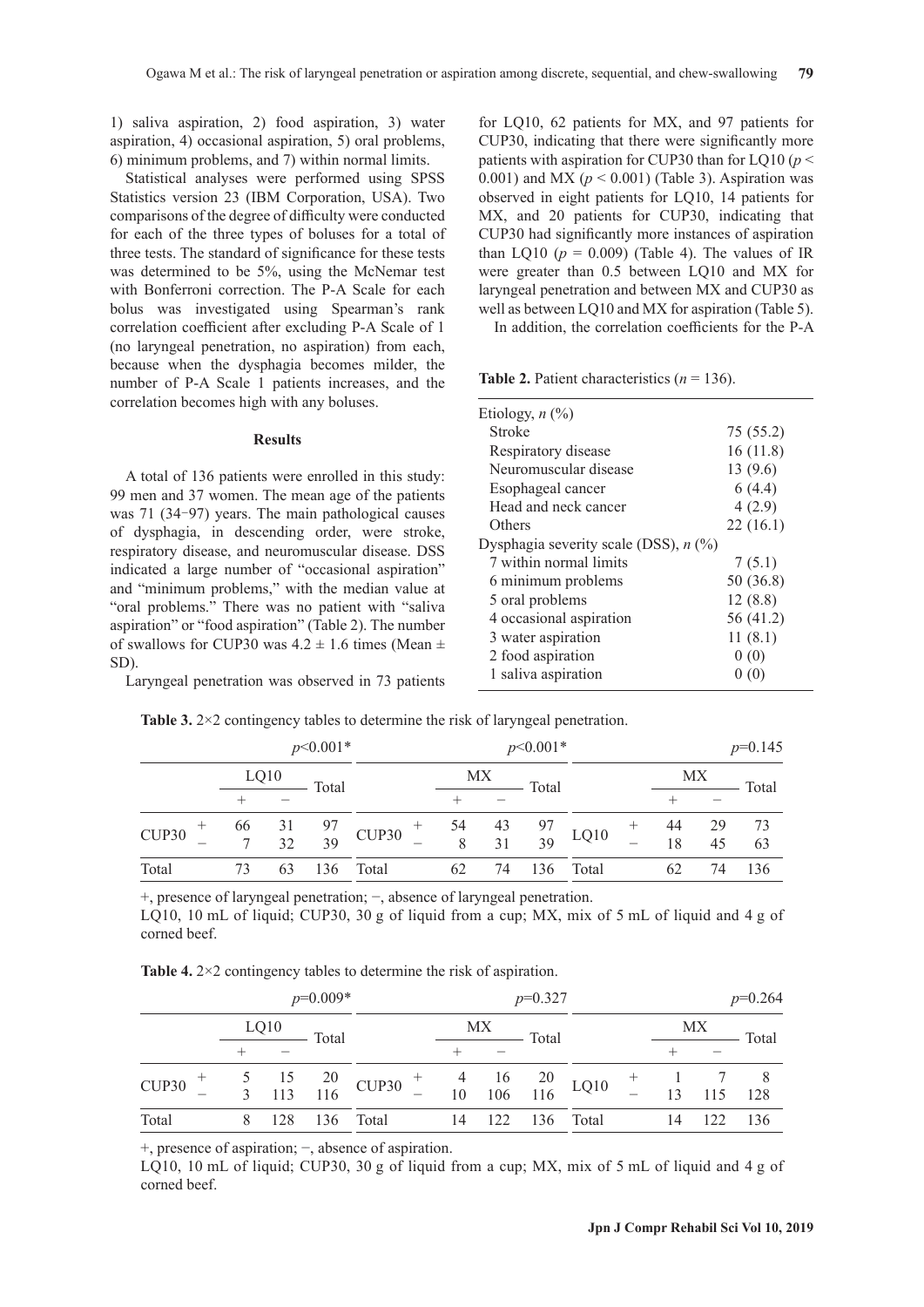|              | Inconsistency rate (IR)  |            |  |  |  |
|--------------|--------------------------|------------|--|--|--|
|              | Laryngeal<br>penetration | Aspiration |  |  |  |
| $LQ10-CUP30$ | 0.23                     | 0.20       |  |  |  |
| MX-CUP30     | 0.19                     | 0.63       |  |  |  |
| $LQ10-MX$    | 0.62                     | 0.54       |  |  |  |

**Table 5.** Inconsistency rate in bolus.

LQ10, 10 mL of liquid; CUP30, 30 g of liquid from a cup; MX, mix of 5 mL of liquid and 4 g of corned beef.

Scale for each bolus were  $\rho = 0.370$  for LQ10 and CUP30 (*p* < 0.001, 95% CI: 0.201–0.533), *ρ* = 0.100 for MX and CUP30 (*p* = 0.312, 95% CI: −0.107– 0.274), and  $\rho = -0.202$  for MX and LQ10 ( $p = 0.055$ , 95% CI: −0.362–0.039) (Fig. 1).

#### **Discussion**

The present results indicate that laryngeal penetration occurred most commonly, in descending order, for CUP30, LQ10, and MX and that aspiration occurred most commonly, in descending order, for CUP30, MX, and LO10. However, the investigation of IR values showed that there were high values for LQ10 and MX (laryngeal penetration) and for MX and CUP30 as well as LQ10 and MX (aspiration), suggesting that it was difficult to determine the ranking of difficulty. Investigation of the P-A Scale for the boluses showed a significant correlation between LQ10 and CUP30; however, there was no statistically significant correlation between MX and CUP30 or between MX and LQ10.

There was a higher prevalence of laryngeal penetration

and aspiration for CUP30 than LQ10, and it is thought that the size of the bolus has a major effect on this outcome, consistent with the findings of previous studies [12, 13]. The P-A Scale for LQ10 and CUP30 showed a significant correlation, and the IR results for both, in terms of laryngeal penetration and aspiration, were low. Thus, it is possible to predict that cases having laryngeal penetration and aspiration during discrete swallowing of LQ10 will experience laryngeal penetration and aspiration, respectively, during sequential swallowing of CUP30. Although the types of swallowing are different, the difference in the size of the boluses seems to be the major factor that determined the degree of difficulty.

The frequency of laryngeal penetration was lower with MX than LQ10 and CUP30; further, with MX, aspiration occurred more frequently than with LQ10 but less frequently than with CUP30. The IR results showed high values between LQ10 and MX (laryngeal penetration) and between LQ10 and MX as well as MX and CUP30 (aspiration). Therefore, a bolus that causes laryngeal penetration with LQ10 does not always cause laryngeal penetration with MX, and we cannot predict whether a bolus that causes aspiration with LQ10 and CUP30 will cause aspiration with MX. The fact that the P-A Scale did not show a significant correlation between LQ10 and MX or between MX and CUP30 emphasized that the chew-swallowing of MX has a different mechanism of swallowing from discrete swallowing of LQ10 or sequential swallowing of CUP30; thus, we believe it is important to test MX regardless of the results obtained from LQ10 and CUP30 in swallowing examinations. Stage transition duration (STD) is measured from the moment at which the bolus passes the lower border of the ramus of the mandible to the time at which the maximal excursion



**Figure 1.** Scatter plot of P-A scale for each bolus.

P-A Scale 1 (no laryngeal penetration, no aspiration) from each bolus was excluded. The correlation coefficients for the P-A Scale for each bolus were  $\rho = 0.370$  for LQ10 and CUP30 ( $p < 0.001$ , 95% CI: 0.201–0.533), *ρ* = 0.100 for MX and CUP30 (*p* = 0.312, 95% CI: −0.107–0.274), and *ρ* = −0.202 for MX and LO10 ( $p = 0.055$ , 95% CI:  $-0.362 - 0.039$ ).

LQ10, 10 mL of liquid; CUP30, 30 g of liquid from a cup; MX, mixture of 5 mL of liquid and 4 g of corned beef.